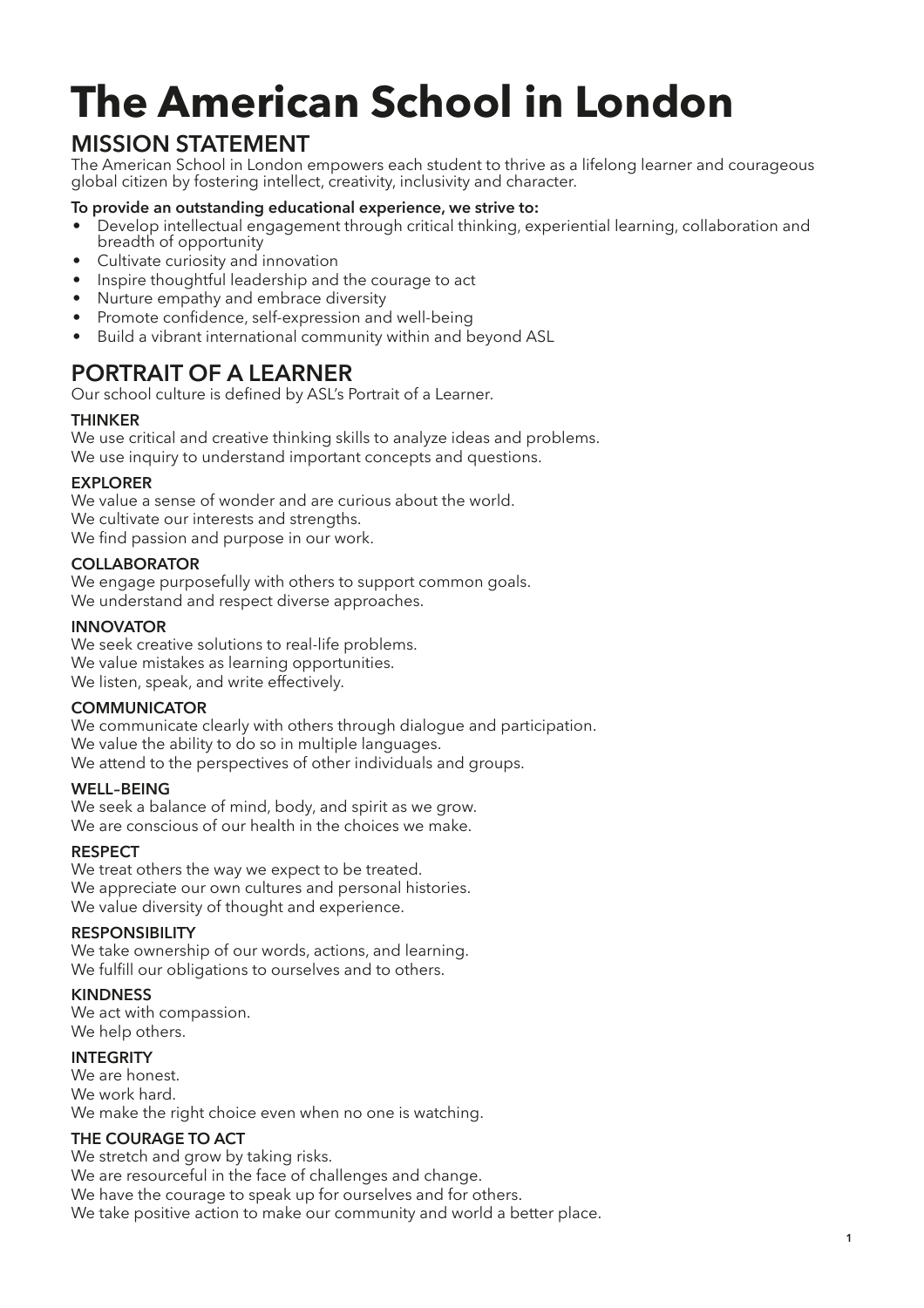### MIDDLE AND HIGH SCHOOL STUDENT CODE OF CONDUCT

The School's Code of Conduct is based on ASL's Mission and Portrait of a Learner, and reflects our Core Values and all applicable UK laws and regulations. As an ASL community member, you have the right to an excellent education that excites and challenges you in a safe learning environment, to engage actively and constructively in school-sponsored events and activities with other members of the community, to feel cared for and valued as an individual, and to respectfully express your beliefs and opinions. As a member of the community, you contribute to the learning and social environment and also have the responsibility of upholding ASL's values. ASL's expectations for all community members are outlined below.

### EXPECTATIONS

It is vital that all members of our community understand behavioral expectations and the school's Code of Conduct. If a student violates school policy or rules, or acts in a way that is in confict with our Core Values, appropriate disciplinary measures will be taken by the School. All members of the school community share the responsibilities that come with the privilege of being part of our community. To that end, we expect parents/guardians to help their students, and other ASL students in their care, to make positive and healthy choices.

Please note that ASL's expectations of student behavior apply to all school-sponsored events, whether on or off campus. The School acknowledges UK laws regarding alcohol and tobacco use. On trips outside of the UK, both the laws of the host nation and the Code of Conduct apply. Furthermore, ASL reserves the right to intervene or take disciplinary action for serious breaches of the Code of Conduct which take place outside of school and/or at events not afliated with school, if the School felt the breaches resulted in risks to health and safety and/or could be damaging to other students, our greater community, or the reputation of the student or school. In such cases, the School may use the same disciplinary process as described below.

#### RESPECT

*We treat others the way we expect to be treated. We value diversity of thought and experience.*

### **Respect for others**

Members of the ASL community respectfully recognize, affirm and value people of all identities. ASL is an anti-bias school. ASL does not tolerate emotional, physical or sexual harassment, labeling, bullying, hazing, violence, discrimination, or hurtful behavior of any kind. We expect students to promote a positive learning environment in the classroom, across campus, and at all schoolrelated events. Inappropriate language and gestures and excessive public displays of afection do not demonstrate respect for others and are therefore not allowed. We are a safe place to be one's whole self with people who are not like us, and we welcome the whole selves of others. Please see ASL's Statement on Harassment and the Anti-Bullying Policy for more details. These policies apply to all members of our community, including students, family members, faculty and staf.

### **Respect for self**

#### Substance abuse

Alcohol, drugs, tobacco, nicotine and e-cigarettes/vaporizers are all potential dangers to the health and safety of the individual, as well as to a sound learning environment. Possession, use, transmission or being under the infuence of any illegal drug or UKbanned substance is prohibited. The misuse of prescription and/or nonprescription drugs is also prohibited, as is distributing prescription drugs to others. Cigarettes, e-cigarettes, "Juuls," vaping or drug paraphernalia, alcohol or other intoxicants are not allowed on campus.

#### Attire

Students' attire should support a safe and positive learning environment. We expect students to dress for school in a way that is respectful of themselves, of others in our diverse community, and of the School as a learning environment. Please see the appropriate divisional Attire Policy for more information.

#### Respect for property

We expect students to clean up after themselves, and to recycle and reuse as appropriate. We also expect students to respect the property of others and the school. ASL does not tolerate vandalism or theft of any kind, including borrowing items from others without prior consent.

#### RESPONSIBILITY

*We take ownership of our words and actions. We fulfill our obligations to ourselves and to others.*

#### **Attendance**

Responsible students attend classes regularly and on time. Please see the appropriate division's Attendance Policy for more details.

#### **Work completion**

Responsible students complete assignments in a timely manner and communicate with teachers as necessary regarding make-up work due to absence.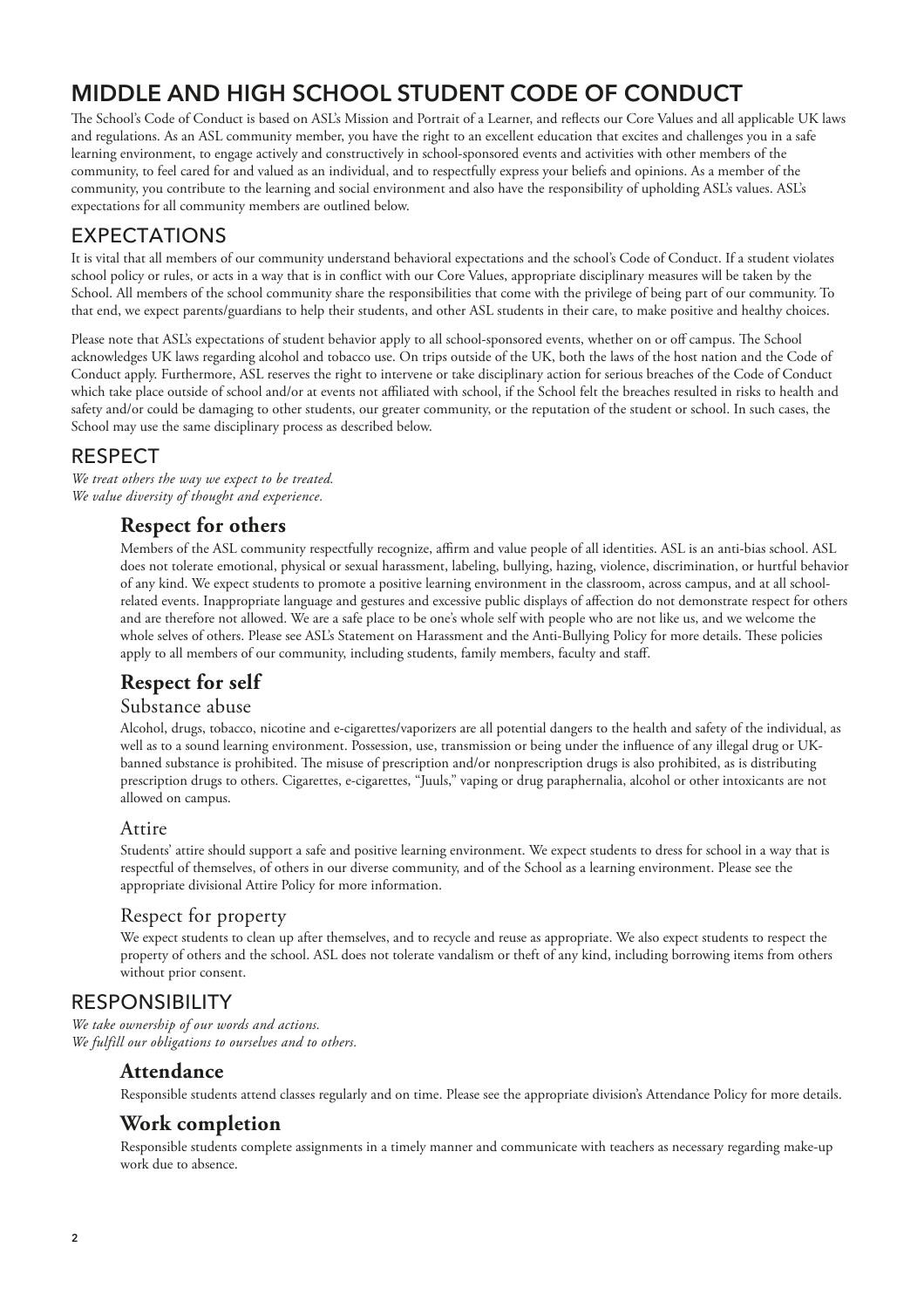### **Seeking help**

Responsible students are active and engaged in their own learning. We encourage and expect students to advocate for themselves, seeking help from teachers, advisors and other trusted adults when necessary. Communicating with teachers about deadlines or difcult assignments and seeking support for academic struggles can help students to make good choices under pressure.

### **Technology**

Responsible students use technology appropriately. Our values and rules extend beyond face-to-face interactions to include online communication and social media. Students are expected to read, sign and abide by the school's Responsible Use Agreement.

#### **UK law**

Responsible students abide by all UK laws. Students and families should familiarize themselves with UK law regarding illegal substances, harassment and hate speech, possession or sending of indecent images, and carrying and/or use of weapons.

#### KINDNESS

*We act with compassion. We help others.*

> Kindness is at the heart of ASL's values and the expectations we have for all students, families and employees. We are a welcoming school with a strong commitment to diversity, equity and inclusion. Kind students act with compassion and help others. Students should remember that ASL is a K–12 school and to respect every student and adult in the building. Students should be particularly respectful of K–12 shared spaces within and around the building where older students serve as role models for younger students. ASL students are ambassadors for their school and their families, and they are kind and respectful to those outside our school community as well.

#### INTEGRITY

*We are honest. We make the right choice even when no one is watching.*

> Students at ASL act with integrity; they are honest with adults and peers and do the right thing whether or not anyone is watching. Lying, withholding information, and obstructing the truth are inconsistent with ASL's values.

Students are to complete their own work and not take credit for the work of others. Tis is essential to students' and teachers' ability to work together to create an honest and trusting atmosphere. Students are expected to exhibit integrity in all facets of their studies. Additional information is available in the middle school handbook or online in the high school Rules, Policy, and Behavior section of the website.

### COURAGE TO ACT

*We have the courage to speak up for ourselves and for others. We take positive action to make our community and world a better place.*

> If students observe behavior which is not in line with ASL's values, we hope that they will take positive action. We encourage students to stand up for each other and themselves, which could include saying something in the moment, reporting the incident to an adult, and/or supporting those who have been impacted.

### OVERVIEW OF THE DISCIPLINARY PROCESS

Most student infractions are addressed in the moment, by a faculty or staf member, when and where they occur. In responding to behavioral infractions, other adults, including advisors, administrators and/or parents/guardians may be included in the process as appropriate.

When more serious behavioral infractions occur, the School will use the following process to investigate and determine next steps.

First, there will be an initial assessment to determine the nature of the allegation(s), what information is available and what further information is needed, who might be at risk, and who should lead the investigation.

Second, the information gathering stage will take place, which could include interviewing and/or taking statements from students and/or adults as appropriate. Parents/guardians will be notified in due course as appropriate. The School reserves the right to interview students prior to notifying parents of disciplinary incidents. For the most serious (Level III, see table below) infractions, which may result in a suspension or expulsion, students will be supported during an interview by the presence of a teacher, advisor or counselor who will serve as an advocate for the student. Under some circumstances, students may be asked to remain out of school during an investigatory process.

Tird, the consequence(s) for the infraction will be determined. In the Middle School, the divisional principal will make a decision about the outcome and consequences related to an investigation. In the High School, the Student Faculty Disciplinary Board (SFDB) will in most cases hold a hearing with students who have been found guilty of a violation after the administration has conducted an investigation. The SFDB does not itself conduct investigations or determine guilt or innocence. The SFDB makes recommendations to the HS administration as to appropriate consequences, following which the high school administration makes the fnal decision. Parents will be notifed if a student is asked to appear before the SFDB. Please see the ASL website for more information on the purpose and work of the SFDB.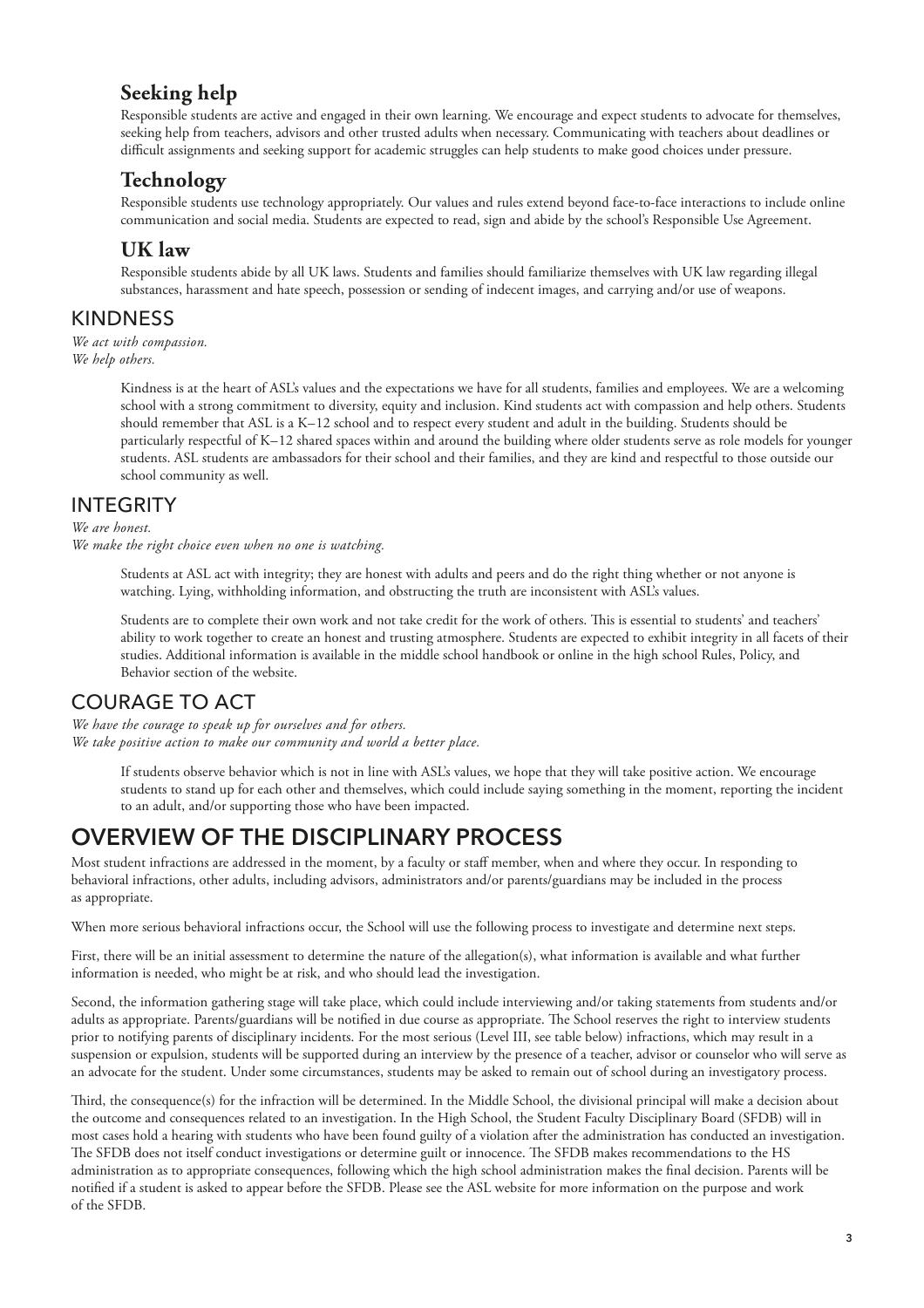For the most serious discipline infractions, which could result in a student being asked to leave the School, a hearing will take place with the student and their parents/guardians and the relevant school administrator(s), including the Head of School. Prior to the hearing, the family will be made aware of the allegations and receive a written copy of the school's evidence and be given time to respond. During the hearing, the Head of School will review the disciplinary process, fndings, and possible consequences, and invite the student and their parents/guardians to give additional input or feedback. Following the hearing, the Head of School will make a decision about the appropriate sanction(s) for the student, which may include permanent expulsion. Following the Head of School's decision, the family has the right to request an appeal in accordance with the guidelines of the 2014 Education Regulations for Independent School Standards. Full details of the Parental Complaints policy can be found on the ASL website in each of the three divisional program areas.

### INVOLVEMENT OF OUTSIDE AUTHORITIES

ASL will usually report to the police any activity which it believes may amount to a criminal activity which takes place either within the school grounds or outside of its grounds. Drugs and weapons found at school will be confscated immediately and held for the police as potential evidence.

Sexual ofences will generally be reported to the police immediately, including in cases where a student is suspected or alleged to have committed such an offence, provided a reasonable amount of evidence is available. The alleged victim's parents/guardians will usually also be informed immediately of the incident and told that the police have been informed. Whether the victim and parents/guardians then speak to the police is a matter for them to decide.

### SUBSTANCE ABUSE

Students and parents should feel comfortable approaching the school counselor about substance abuse issues. Dependency, addiction, and of-campus drug and alcohol use will be handled confdentially and as a counseling matter.

### CONSEQUENCES

As a school, we try to do what is best for each student and the community at-large, and in doing so, the full circumstances of each situation will be considered. In dealing with disciplinary incidents, ASL considers a variety of factors including precedent, a student's age, past record and standing at ASL, and any and all other circumstances related to the incident or individual of which we are aware and deem relevant. However, ASL must also take into consideration the safety of the wider community and the overall values of the School. The needs of an individual must therefore be reasonably balanced with the school's responsibility to the community.

While student behavioral problems vary in frequency and degree of seriousness, and the corrective action must be a matter of judgment by the appropriate teacher or administrator, the tables below serve as a guide to ASL's three general levels of behavioral infractions and possible consequences. For most lower level behavioral infractions the philosophy of discipline at ASL is to foster the notion of "learning from mistakes," while more serious or repeated behavioral infractions would also result in more significant consequences. The list below gives examples and is not exhaustive.

| Level I Behavioral Infractions                                                                                                                                                                                                                                                                                                                                                                                                                                                                                                                                     |                                                                                                                                                                                                                                                                                                                                                                                   |  |  |  |  |  |
|--------------------------------------------------------------------------------------------------------------------------------------------------------------------------------------------------------------------------------------------------------------------------------------------------------------------------------------------------------------------------------------------------------------------------------------------------------------------------------------------------------------------------------------------------------------------|-----------------------------------------------------------------------------------------------------------------------------------------------------------------------------------------------------------------------------------------------------------------------------------------------------------------------------------------------------------------------------------|--|--|--|--|--|
| • Chewing gum (MS only)<br>• Disrupting others' ability to learn or the school<br>environment<br>• Attire Policy violation<br>• Inappropriate, profane or derogatory language<br>(this may also fall into the more serious category<br>of harassment)<br>• Littering and/or not cleaning up after yourself<br>• Not using a school ID card properly<br>• Being present in an unsupervised or prohibited<br>location in the School<br>• Roughhousing, pushing or shoving<br>• Excessive tardiness<br>• Violation of classroom rules or other<br>disruptive behavior | Level I infractions are usually handled in the<br>moment through a conversation or redirection by<br>faculty and staff. Consequences for minor<br>infractions could include loss of privileges,<br>assigned duties, a written reflection from the<br>student, and/or parental/guardian notification.<br>Students will make amends for their behavioral<br>choices as appropriate. |  |  |  |  |  |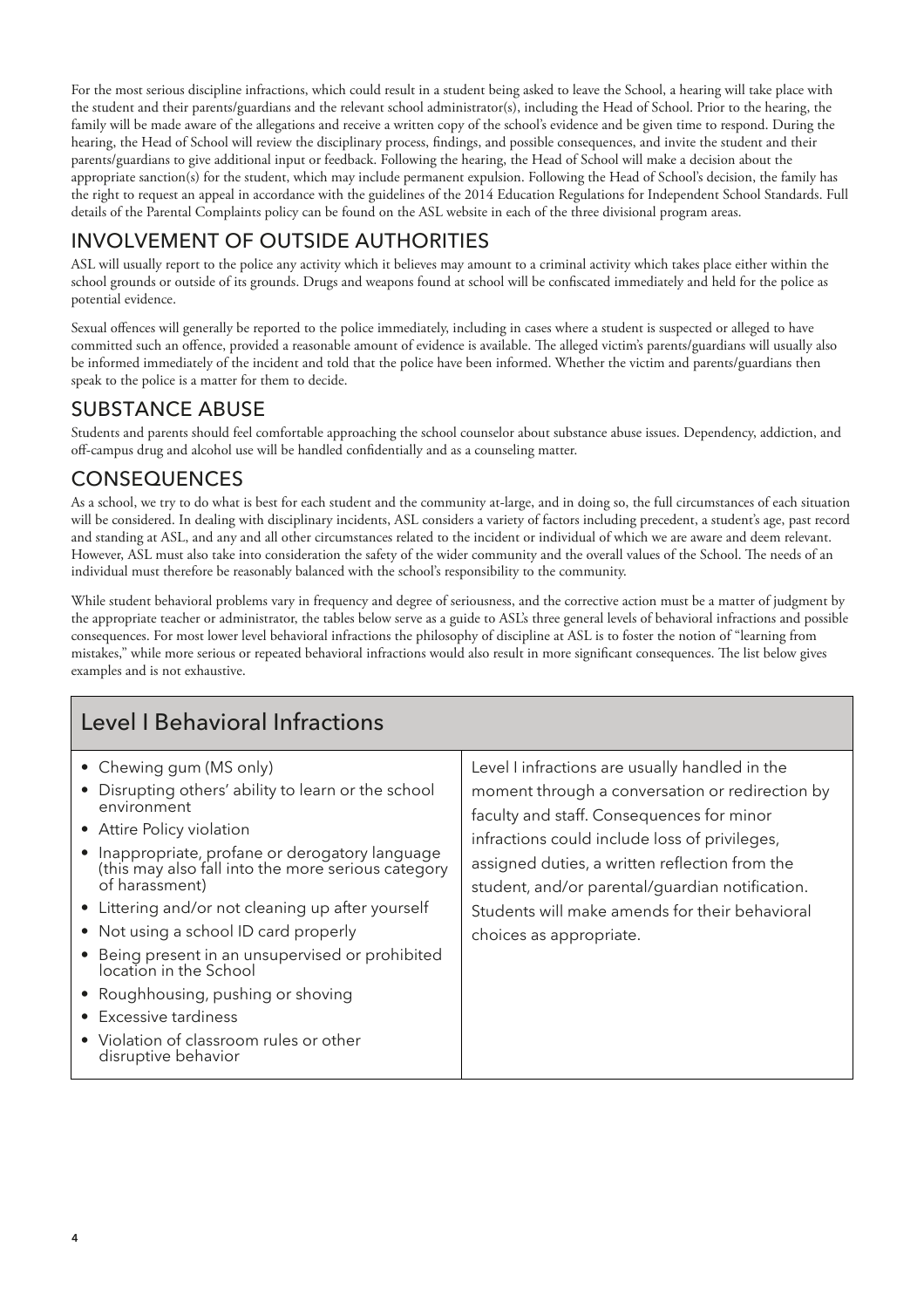| <b>Level II Behavioral Infractions</b>                                                                                                                                                                                                                                                                                                                |                                                                                                                                                                                                                                                                                                                                                                                                                                                                                                                                                 |
|-------------------------------------------------------------------------------------------------------------------------------------------------------------------------------------------------------------------------------------------------------------------------------------------------------------------------------------------------------|-------------------------------------------------------------------------------------------------------------------------------------------------------------------------------------------------------------------------------------------------------------------------------------------------------------------------------------------------------------------------------------------------------------------------------------------------------------------------------------------------------------------------------------------------|
| • Repeated behavior or extreme violation of Level I<br>behavioral infractions<br>• Breach of academic integrity<br>• Destruction of school or personal property<br>• Disrespect, disobedience or defiance to any<br>member of the faculty or staff<br>• Forgery<br>• Lying or other matters of honesty<br>• Technology policy violations<br>• Truancy | Level II infractions usually begin with a referral to an<br>administrator and an investigation into the<br>circumstances of the incident. Consequences for<br>Level II infractions could include but are not limited<br>to those listed for Level I infractions, formal written<br>warnings, lunch or after-school detention, exclusion<br>from extracurricular activities and trips, in- or<br>out-of-school suspension, and/or a meeting with<br>parents/guardians. Students will make amends for<br>their behavioral choices as appropriate. |

| <b>Level III Behavioral Infractions</b>                                                                                                                                                                                                                                                                                                                                                                                                                                                                                                                                                                                                                                                                                                                                                                                                                                                                                                                                                                                                                                                                                                                                                                                                                                                                                                                                                                                                                                                                                                      |                                                                                                                                                                                                                                                                                                                                                                                                                                                                               |  |  |  |  |
|----------------------------------------------------------------------------------------------------------------------------------------------------------------------------------------------------------------------------------------------------------------------------------------------------------------------------------------------------------------------------------------------------------------------------------------------------------------------------------------------------------------------------------------------------------------------------------------------------------------------------------------------------------------------------------------------------------------------------------------------------------------------------------------------------------------------------------------------------------------------------------------------------------------------------------------------------------------------------------------------------------------------------------------------------------------------------------------------------------------------------------------------------------------------------------------------------------------------------------------------------------------------------------------------------------------------------------------------------------------------------------------------------------------------------------------------------------------------------------------------------------------------------------------------|-------------------------------------------------------------------------------------------------------------------------------------------------------------------------------------------------------------------------------------------------------------------------------------------------------------------------------------------------------------------------------------------------------------------------------------------------------------------------------|--|--|--|--|
| • Repeated behavior or extreme violation of Level I<br>or Level II behavioral infractions<br>• Sexual misconduct, including any kind of<br>solicitation or sending of inappropriate photos,<br>materials, messaging, or social media content<br>• Endangering the welfare of other students<br>• Physical assault, including fighting, hitting,<br>kicking, etc.<br>• Verbal abuse/threatening behavior against<br>students or adults<br>• Malicious accusations against school staff<br>• Harassment, bullying (including through social<br>media and other forms of cyber-bullying)<br>and hazing<br>• Use of racist language or any form of racism no<br>matter the stated intent<br>• Hate speech<br>• On-campus possession, use, or being under the<br>influence of any illegal drug or banned<br>substance, alcoholic beverage, e-cigarette,<br>paraphernalia or intoxicant of any kind<br>• Transmission of any illegal drug or banned<br>substance, alcoholic beverage, e-cigarette,<br>paraphernalia or intoxicant of any kind<br>• On campus possession of a facsimile of any<br>illegal drug or banned substance, alcoholic<br>beverage, e-cigarette or paraphernalia<br>• Transmission of a facsimile of any illegal drug or<br>banned substance, alcoholic beverage,<br>e-cigarette or paraphernalia<br>• Possession or transmission of a firearm, knife, or<br>dangerous instrument or weapon of any kind,<br>regardless of intention for use, including replica<br>(fake) weapons<br>$\bullet$ Theft<br>• Violation of UK Law | Level III infractions begin with a referral to an<br>administrator and an investigation into the<br>circumstances of the incident. Decisions about the<br>consequences for these most serious infractions are<br>made by the divisional principal in consultation<br>with the Head of School. Level III behavioral<br>infractions will most often result in suspension or<br>expulsion from school. Students will make amends<br>for their behavioral choices as appropriate. |  |  |  |  |
|                                                                                                                                                                                                                                                                                                                                                                                                                                                                                                                                                                                                                                                                                                                                                                                                                                                                                                                                                                                                                                                                                                                                                                                                                                                                                                                                                                                                                                                                                                                                              |                                                                                                                                                                                                                                                                                                                                                                                                                                                                               |  |  |  |  |

Ė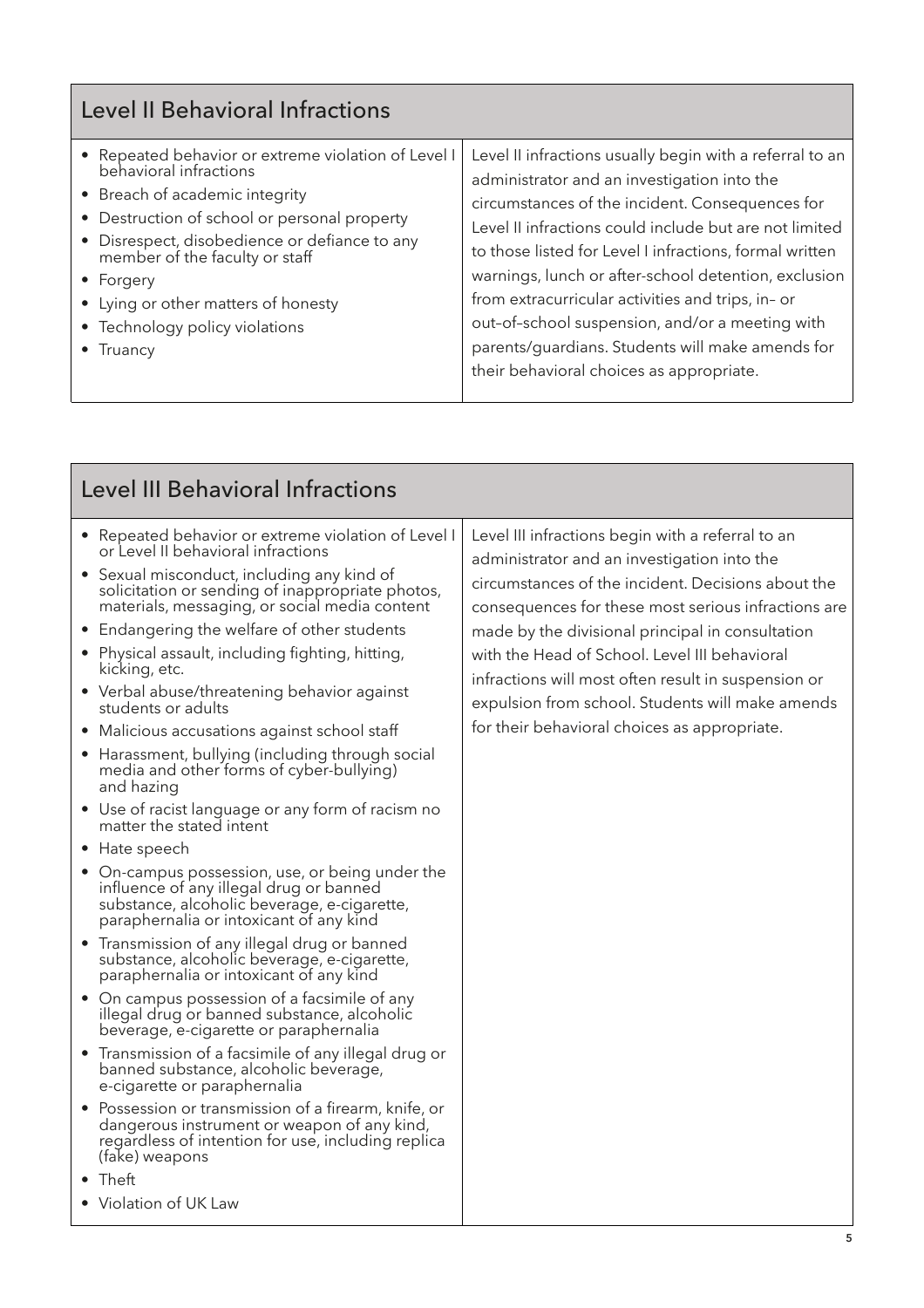# GENERAL RULES AND INFORMATION

# ATTENDANCE

We believe that classroom learning experiences are a meaningful and essential part of a student's education. Even if a student makes up work while out of school or upon their return, theclassroom experience simply cannot be replicated. Absent students miss out on the opportunity to ask clarifying questions in class, discuss concepts with a classmate, and the social-emotional connections to their peers, teachers and staff in the community, which can makere-entry increasingly difficult. Absences also impact teachers who may have to re-teach material as well as modify or proctor assessments. ASL's comprehensive attendance policy is based on the premise that students must be present at school to learn at their highest potential. Please note that in addition to classes, attendance is mandatory at assemblies, advisory/morning meetings, grade-level gatherings, other events during the school day and school-sponsored trips, which are all integral parts of an ASL education.

We understand that there will be days when sickness or other special circumstances necessitate a student missing school. Please note, however, that the School strongly discourages the extension of vacations and other recreational travelto include scheduled school days. Families should actively monitor school attendance, in accordance with divisional policies, to minimize the educational impact of absences on their students and the broader school community.

It is the responsibility of parents/guardians and students to ensure that the students maintain satisfactory attendance. It is the responsibility of the Administration to ensure that satisfactory attendance records are maintained. Parents/guardians of students absent from school are asked to inform the Middle School office [**msattendance@asl.org** or **020 7449 1291**] no later than 8:30 am. If you are absent and the office has not been contacted by 8:30 am, the attendance officer will contact your parent(s)/guardian(s).

### Absences

ASL recognizes that absence from school does and will occur. In recognition of this fact, the student Attendance Policy classifies absences into one of three categories.

### Excused Absences

An Excused Absence is one for which work missed may be made up. When it is necessary for a student to be absent, the following reasons shall be accepted as Excused Absences:

### Excused for Non-School Related Reasons

#### **Medical**

- illness
- medical appointments
- a physician's note is required for three or more consecutive absences due to illness.

#### **Personal**

- family emergencies (i.e. serious illness or death in the immediate family) which require the presence of the student
- legal or religious duties which cannot be cared for after regular school hours
- other reasons as approved by the administration

#### Excused for School-Related Reasons

• participation in a school-sponsored activity, day trip, or overnight field trip

Work missed during Excused Absences shall be made up in a timely manner, usually within the same number of school days missed plus one, unless special arrangements are made with the teacher(s) before the last day of turning in missed work. Students who miss classes are expected to complete all regular assignments and classwork, as well as any additional work that their teachers regard as appropriate. Students should contact their teacher or check Schoology for missed assignments.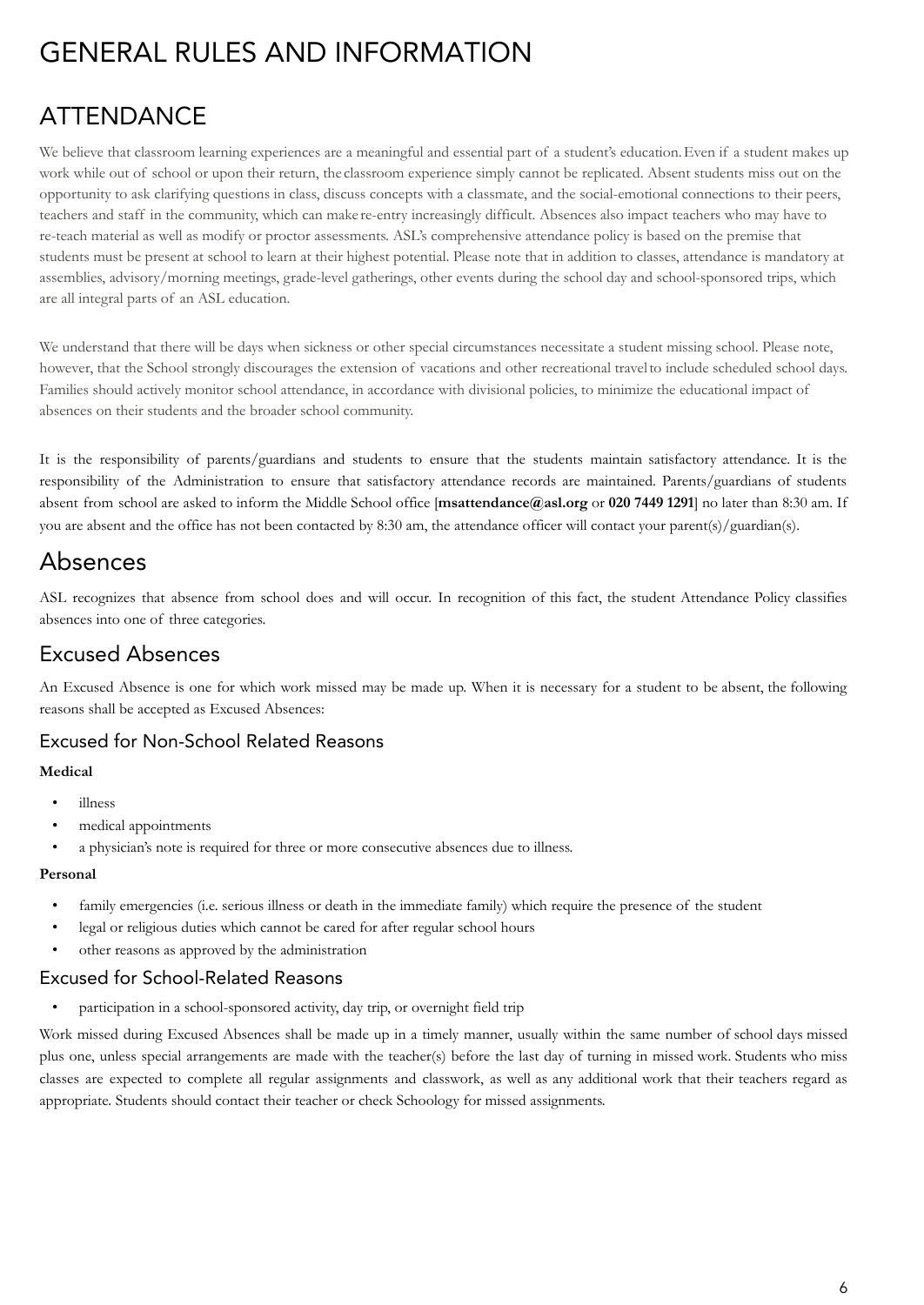### Unexcused Absences

An Unexcused Absence is one for which missed work may not be made up (at the discretion of the School) and includes all absences not defined in **Excused Absences.** The following are examples of unexcused absences:

- staying away from school to do school work
- staying away from school to avoid academic deadlines
- absence for personal or family trips, including extending school holiday breaks
- any absence not approved as an excused absence by the administration

#### **If attendance falls below 85% of school days, or any one class during a semester,** parents/guardians are contacted and teachers may give the following report card grade:

- Incomplete: Work needs to be made up before a report card mark can be given (at the discretion of theSchool). A firm deadline will be given for make-up work.
- Insufficient Evidence: The student was not present in class long enough to be assessed and given a final report card mark.

This policy pertains to excused and unexcused absences, with the exception of days missed for school relatedreasons.

#### **Students who are not in classes during at least the second-half of the school day due to illness or disciplinary consequences are not allowed to participate in after-school activities, sports, socials or other school events on that day.**

All Middle School students who are physically able are required to participate in the ASL P.E. program. Attendance requirements are the same for P.E. as they are for academic classes. Absence from P.E. for up to three class periods due to a small injury or health issue is possible with a parent/guardian's note. For longer periods, a physician's statement is required. Students who are excused from participating in P.E. activities for health reasons are expected to attend their P.E. classes, in order to participate in alternative curricular activities. If a student is excused from P.E. for medical/health reasons, the athletics office will be informed, and that student will not be permitted to participate in athletics practice or game on that same day.

### Arrival and Departure

All students should arrive at school on time each day. In addition to being a valuable life skill and fostering a sense of respect for school and the work that is done there, prompt arrival will ensure that students have enough time to organize themselves for the day ahead.

Students should be in school by 7:55 am to begin the regularly scheduled day at 8:05 am.

Students may not enter the building before 7:45 am. All students must report to their advisory class no later than 8:05 am. Students arriving after 8:05 am must sign in at the Middle School office upon arrival.

During regular class hours, students may not leave the campus without permission from the Middle School office, which may be granted after a written request from a parent/guardian, or upon approval of a school-sponsored trip or athletic competition. Students leaving school during regular class hours must be signed out at the Middle School office (unless they are part of a school trip or athletic group). The regularly scheduled school day dismissal is 3:05 pm on Mondays, Tuesdays, Thursdays, and Fridays; on Wednesdays, dismissal is at 2:10 pm. Grade 5 students must be met by an adult or older sibling if the student is not taking the school bus home; families seeking approval for their Grade 5 student to walk home on their own should send a written request from a parent/guardian, which should be addressed to the assistant principal.

### Prearranged Absence

When students know that they will be absent from school for any reason, their parents/guardians should email [msattendance@asl.org](mailto:msattendance@asl.org) for approval at least a week before the absence. As stated earlier, absences such as medical appointments are considered excused, however, absences for holidays or extended travel times may be considered unexcused. The MS Office will respond with a decision of excused or unexcused to requests for any prearranged absences within two school days.

Once a student receives approval, they should pick up the prearranged absence form from the office. The form should be completed at least one week before the anticipated absence in order to allow the student time to take the form around to all of the teachers whose classes will be missed. Once the form is completely filled out, it should be returned to the Middle School office. The attendance officer will keep a copy, and hand the original back to the student.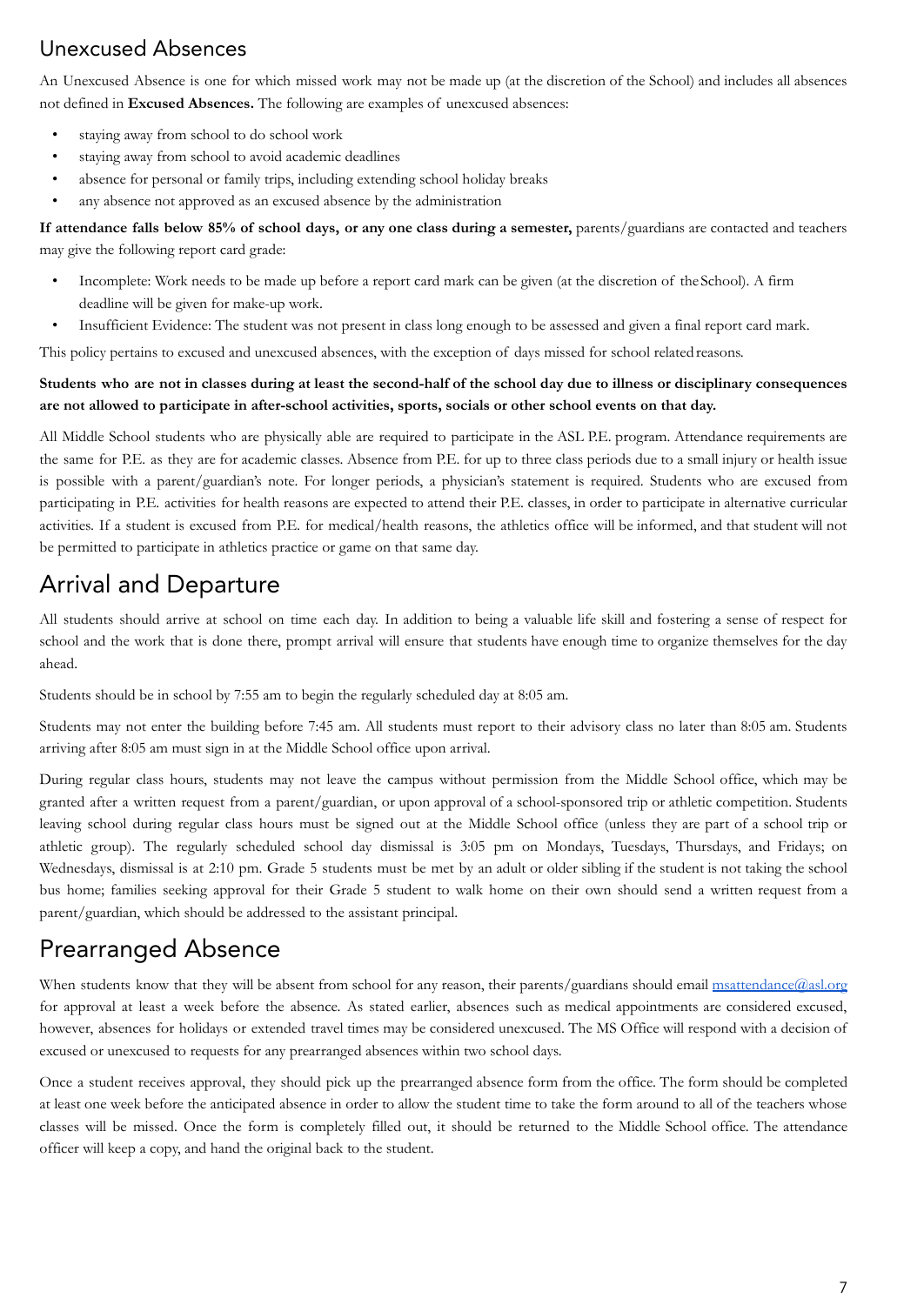# Medical Appointments

Medical appointments should be scheduled outside of normal school hours, if possible. Students who must miss any part of the school day for a medical appointment must bring a written note from a parent/guardian, or the parent/guardian must send an email to [msattendance@aslo.org](mailto:msattendance@aslo.org) to the Middle School office, and the parent/guardian must sign the child in and out of the office as appropriate.

# Tardiness and Class Attendance

All students are expected to be on time and in their scheduled classes for the entire class period. Students are not permitted to visit or purchase food from the cafeteria or Booster Club en route to or during their classes. Students are encouraged to be organized and prepared for their upcoming classes to avoid unnecessary trips to their lockers. Any student who is not feeling well should report to the nurse after informing their teacher, the grade aide, or the Middle School office as appropriate.

In cases of excessive tardiness, the Middle Schooloffice will take one or more of the following steps:

Conference scheduled with student and advisor.

- Time spent reflecting and making a plan to improve timeliness (lunch or after school detention)
- A meeting scheduled between administration, the student and parents/guardians to commit to a plan of action
- The student may be placed on disciplinary probation for the balance of the semester. Any additional tardies during the probationary period may result in an in-school suspension.

# **Materials**

### **Backpacks**

To help ensure their health and well-being, students are advised not to carry more weight in their backpacks than they can reasonably handle. Students should try to organize themselves in advance and only keep those things in their backpack that they will need on any given day. This is made more important for students in grades 6, 7, and 8, as they are required to carry their laptops in their backpack for security reasons.

Students should store their backpacks in their lockers at the start of each day and then pick them up againat dismissal time.

### Books

All textbooks are issued to students on a loan basis. In some cases, students may be given copies of workbooks and/or paperback novels to write in and to keep. Whenever possible, students are loaned duplicate copies of heavy textbooks to leave at home, thereby eliminating the need to carry them back and forth to school. Students are held responsible for all texts and will be charged accordingly for any losses. Failure to return and/or pay for textbooks at the end of the year may result in yearbooks and/or final grade reports being withheld.

### Locks and Lockers

At the beginning of the year, each student will be issued a locker; students in grades 68 will also be issued with a combination lock. Students are responsible for the locks, for the maintenance of their lockers, and for keeping their lockers securely locked. Lockers will be checked periodically, and students are strongly encouraged to regularly clean them. Storage of food in lockers for more than one day is strongly discouraged. Students will be charged  $f<sub>i</sub>10$  for lost locks.

Students are not permitted to bring in their own locks, to swap locks with other students, or to change their lockers without permission. Students must keep locks closed, and are not permitted to share combinations or open a locker that is not their own.

### Lost and Found

Lost items will be collected in a lost and found box located in Middle School Reception. Please make sure that all articles of clothing, sports equipment, instruments, books and supplies are clearly labeled with your name and grade. It is useful to note that there are

additional school lost and found boxes in other areas (P.E. locker room, Lower School reception, Gym Foyer).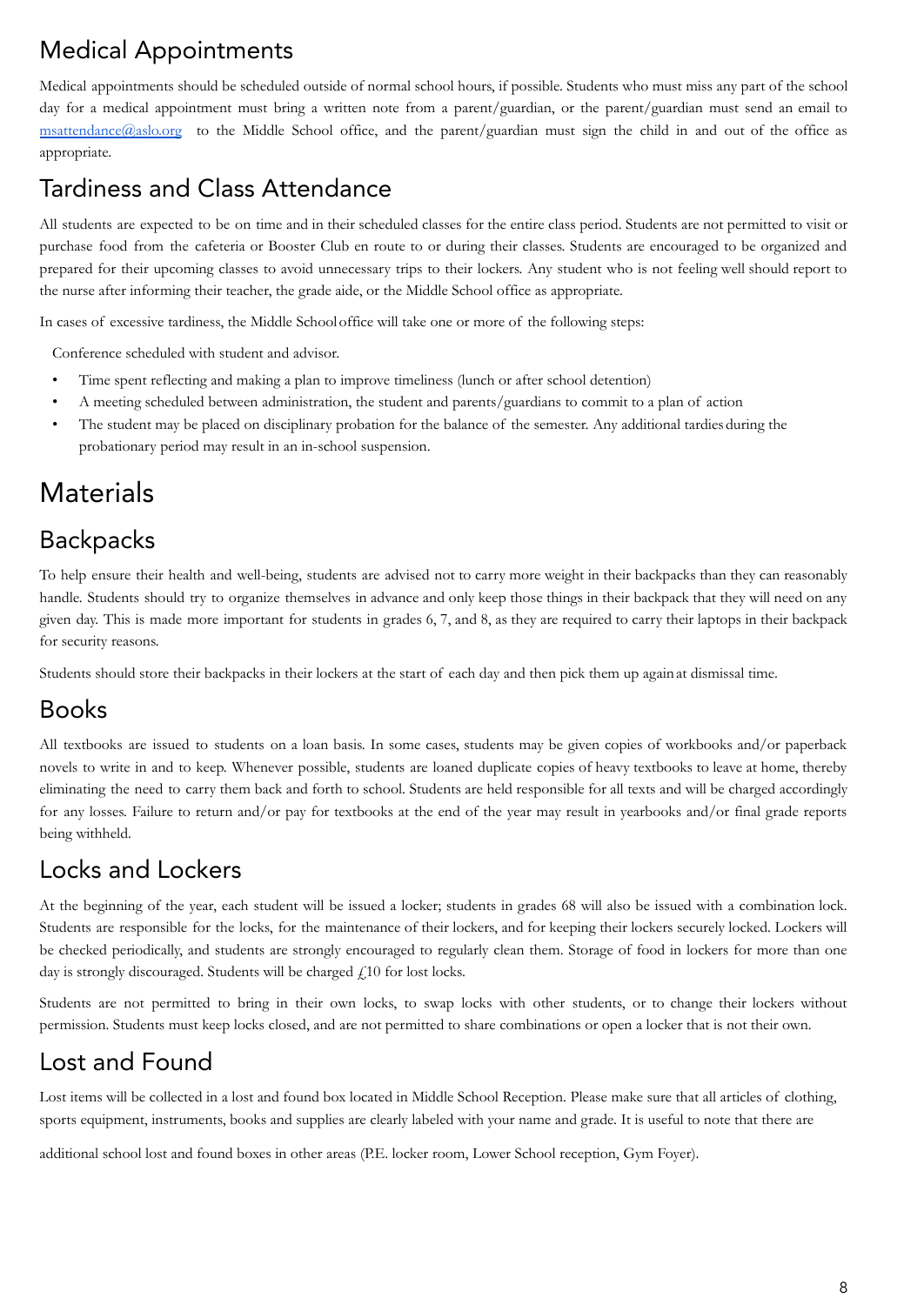# ACADEMICS

At the end of each semester students will receive report cards for each subject. On the report card, students will have information on two key areas: Approaches to Learning and Academics (through reporting standards). At the mid-semester points, students will be able to see a progress report for their classes.

# Approaches to Learning

Approaches to learning, which are based on the Portrait of a Learner, will be assessed on the frequency of these behaviors and frames of mind/habits. The scale used for the Approachesto Learning is as follows:

| Rarely                               | Often                                | Consistently                           |  |
|--------------------------------------|--------------------------------------|----------------------------------------|--|
| The student exhibits the approach to | The student exhibits the approach to | The student almost always exhibits the |  |
| learning occasionally.               | learning often.                      | approach to learning.                  |  |

The Approaches to Learning are as follows:

| Collaborative | Works well with others<br>Understands and respects diverse approaches<br>Communicates through dialogue and<br>participation<br>Attends to the perspectives of others<br>Helps others                                                                            |
|---------------|-----------------------------------------------------------------------------------------------------------------------------------------------------------------------------------------------------------------------------------------------------------------|
| Respectful    | Treats others the way we expect to be treated<br>Appreciates own culture and the cultures of<br>others<br>Values diversity of thought and experience<br>Demonstrates honesty<br>Makes the right choices even when no one is<br>watching<br>Acts with compassion |
| Responsible   | Takes ownership of words, actions and<br>learning<br>Fulfills obligations to self and to others<br>Works hard                                                                                                                                                   |
| Reflective    | Values mistakes as learning opportunities<br>Reflects on own learning<br>Sets and pursues goals for improvement                                                                                                                                                 |
| Engaged       | Intellectually curious about the world<br>Cultivates interests and strengths<br>Finds passion and purpose in their learning                                                                                                                                     |
| Resilient     | Stretches and grows by taking risks<br>Resourceful in the face of challenges and<br>change                                                                                                                                                                      |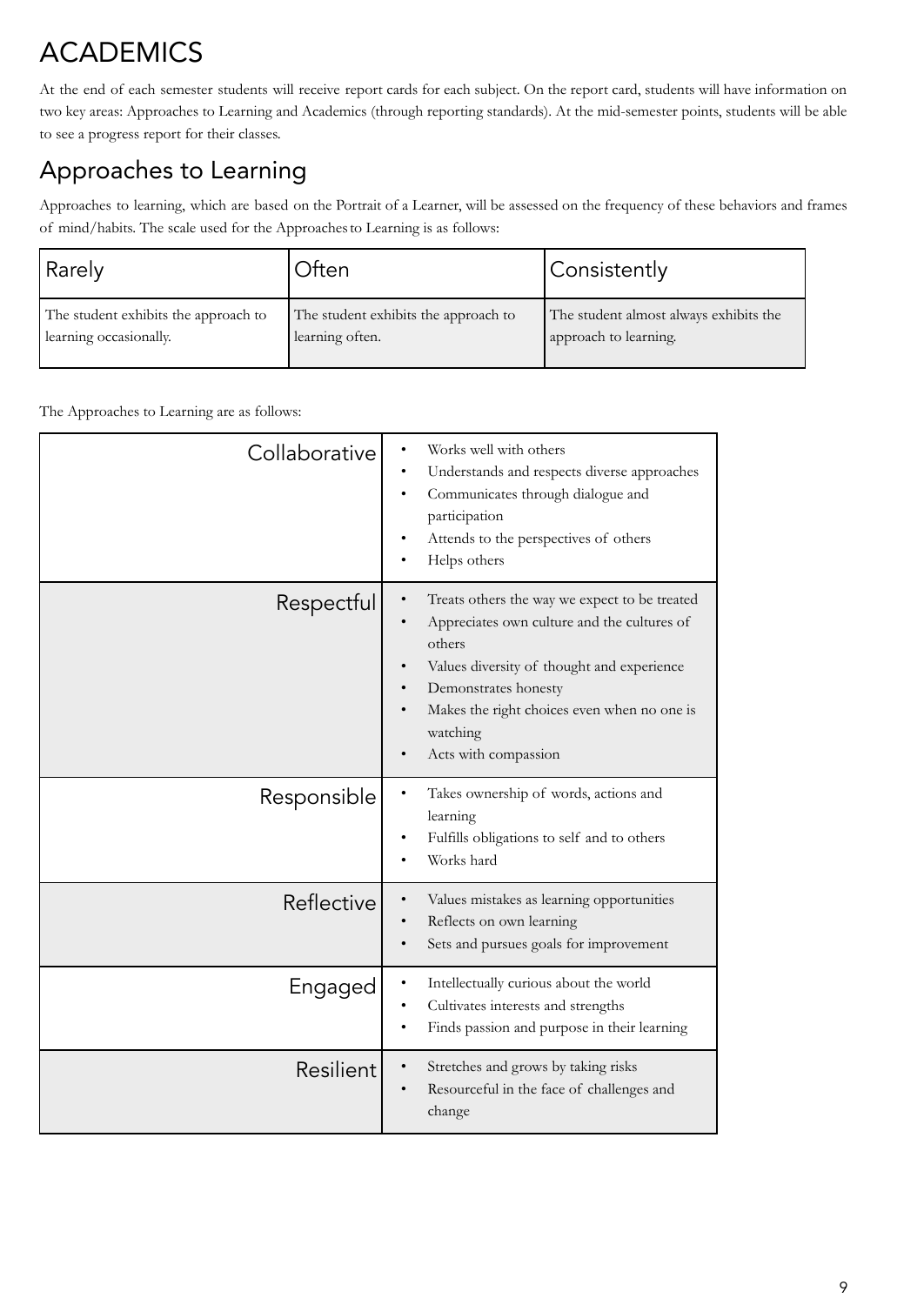# Reporting Standards

ASL is a standards-based school. We have selected standards and benchmarks that reflect the latest research on learning outcomes for our students. Students receive feedback based on targets for different learning areas in each subject. For example, in Humanities or English, students will receive separate proficiency marks for Reading, Writing, Listening & Speaking.

The proficiency levels are as follows:

| Beginning |                                                                                                                                                                                              | Progressing    |                                                                                                                                                                                           | Meeting   |                                                                                                                                                                             | Extending |                                                                                                                                                                                |
|-----------|----------------------------------------------------------------------------------------------------------------------------------------------------------------------------------------------|----------------|-------------------------------------------------------------------------------------------------------------------------------------------------------------------------------------------|-----------|-----------------------------------------------------------------------------------------------------------------------------------------------------------------------------|-----------|--------------------------------------------------------------------------------------------------------------------------------------------------------------------------------|
|           | is not yet meeting ASL<br>grade-level standards<br>and benchmarks<br>requires support,<br>reinforcement and<br>additional instruction<br>to understand grade<br>level skills and<br>concepts | ٠<br>$\bullet$ | is working towards<br>meeting the ASL<br>grade-level standards<br>and benchmarks<br>demonstrates a<br>partial or<br>inconsistent<br>understanding of<br>grade-level skillsand<br>concepts | $\bullet$ | consistently and<br>independently meets<br>ASL grade level<br>standards and<br>benchmarks<br>demonstrates a solid<br>understanding of<br>grade-level skills and<br>concepts |           | in addition to what is<br>required to meet the<br>standard, the student<br>goes beyond what<br>has been taught and<br>applies their learning<br>in a more<br>sophisticated way |

### Academic Concerns

Letters of concern are sent out at the end of reporting periods if teachers and the learning specialists feel that a student is at risk academically or performing significantly below academic potential. Suggestions for improvement will be made and a follow-up conversation will be scheduled with the learning specialist.

A middle school student who receives marks of Beginningin a majority of reporting standards in one class,or Beginning in more than one subject, may be placed on academic probation. Also, a student who receives marks of InsufficientEvidence (due to lack of work turned in for assessment) in a majority of reportingstandards in one class, or in more than one class, may be placed on academic probation.

A letter will be sent home notifying parents/guardians that their child has been placed on academic probation, and a meeting will be scheduled to review an action plan for improvement. This plan may include supervised study with the learning specialist, educational evaluation or additional tutoring, reorganized social or athletic schedule, or the reassignment of courses.

Re-enrollment letters will be held for all students on academic probation after the first semester until a meeting can be held with parents/guardians to evaluate the progress of previous action plans. Success in later grades is put at risk by prolonged periods of unsatisfactory academic performance, and therefore continuing enrollment of a middle school student who has been on academic probation for two semesters will be reconsidered.

# Plagiarism and Cheating

Plagiarism and cheating are matters of academic honesty. Cheating includes the giving of answers as well as the receiving of answers on homework assignments or tests. Plagiarism is taking the work or ideas of someone else without giving them credit. Teachers work with students to discuss the writing process and appropriate ways to paraphrase ideas and cite sources in their work to avoid plagiarizing.

Teachers deal with matters of academic honesty individually based on the circumstances of each situation. Learning the correct ways to cite sources is an educational process where mistakes are sometimes innocently made, but the school expects to see growth in student skills on citation through the middle school years.

Consequences for a choice of plagiarism may:

- impact the outcome of a student's assessment and will be more severe if the situation involves a repeated pattern or an egregious form of plagiarism or cheating.
- involve the administration in severe cases or where a pattern of misconduct has emerged.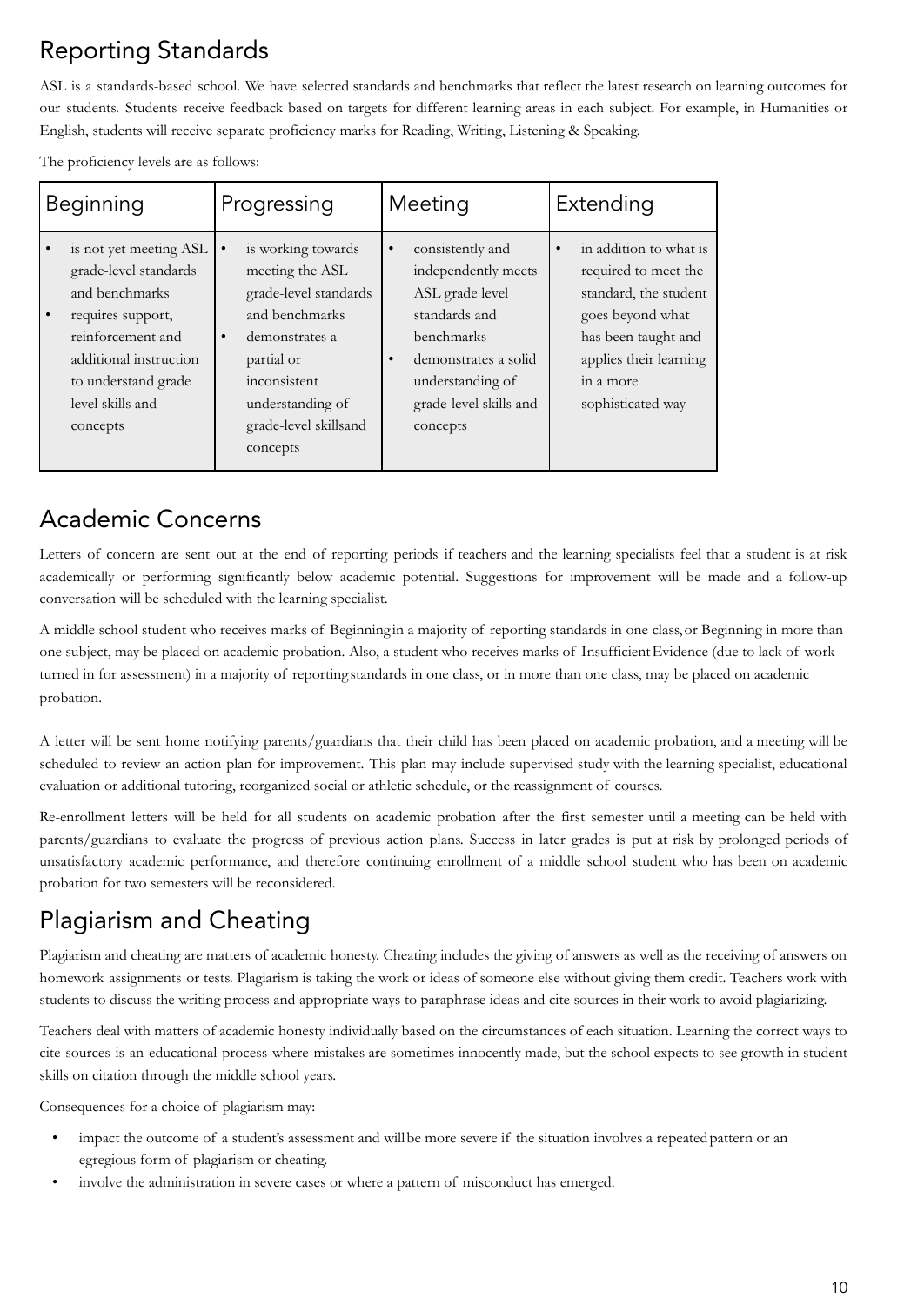# AFTER–SCHOOL

### After–School Hours

Middle school students are not allowed to roam the school unsupervised during non-class hours. For students who do need to stay after school, we have the following guidelines:

Students are allowed to be on campus after school if they are working with a teacher, coach, tutor or activity sponsor. Once the meeting, activity or practice is complete, they need to sign in and go to a designated, supervised area or leave the building. .

Supervised areas include Waverley Park, the library, and the theater foyer only. Waverley Park is supervised by a middle school aide and open to all middle school students until 5 pm every day in the fall and spring and until 4 pm in winter (during Daylight Saving Time). Closings of the playground for special events areannounced as far in advance as possible.

All students who are not participating in an activity need to sign in the after school laptop outside the MS Office.

Students are only allowed in classroom or pod areas after school if a teacher or parent/guardian accompanies them.

Middle school students should not be on campus after 5 pm, unless they are part of a supervised activity. Unsupervised students in school after 5 pm must wait in the Waverley Place reception area.

Once middle school students who are not participating in after-school activities or tutoring leave the campus after school, they are not permitted to return that day unless accompanied by an adult or for a special planned school event (concert, play, or other performance). For example, students are not permitted to leave campus after school on their own or with friends, go to the high street, and return to school for an event (such as a basketball game) and/or to take the ASL bus home.

For students who are staying after school, the cafeteria will remain open until 4:30 pm (4 pm on Fridays) for the purchase of snacks and drinks. Please note that students may only purchase food for themselves, not others.

Special procedures for Grade 5: In the beginning of the school year, Grade 5 students who do not travel home by bus must be picked up by an adult outside the Lower School entrance on Loudoun Road. In order to transition Grade 5 students smoothly into the MS routine, they are not allowed to stay after school and use the playground until late September.

### After-School Program

The After-School Program (ASP) runs from Monday to Thursday for three seasons lasting between 8 – 9 weeks. Programs run from 3:20 – 4:00 or 5:00 pm on Monday, Tuesday & Thursday. On Wednesday, programs run from 2:20 – 3:00 or 4:00 pm. Students can find a complete listing of the offerings in the ASP brochure online [**www.asl.org/msasp**] and register their interest via the online registration form. All students are encouraged to participate in at least one after-school activity during each season. All school rules and expectations apply to the after school program.

### **Athletics**

The ASL athletics program will provide the platform for MS students, grades 5–8, to develop into confident, healthy and positive student-athletes. Our aim is to create a memorable sporting experience, facilitated by enthusiastic and knowledgeable coaches. Through the implementation of our MS athletics pathway, we strive to provide a well balanced and progressive sports education which develops level appropriate understanding. We value effort, creativity, discipline, and enjoyment above results and competitive success.

Places on the grade 5 & 6 program are allocated using a lottery system and we endeavor to make sure that every student who signs up has at least one activity for the season. Students in most of our 5 & 6 programs will also take part in one jamboree or festival during the season. The commitment for these programs is 1 day a week. Students failing to honor this commitment may be removed from activity.

Grade  $7 \& 8$  team sports have a tryout system to decide who makes the team. The commitment is two days per week, generally, Tuesdays and Thursdays starting at 3:15 pm. Additionally, most teams participate in a London Schools Sports Association (LSSA) festivals at the midpoint and on the last Saturday of the season. Students are encouraged to try out for a sport regardless of previous experience, and every effort is made to find a place for each student who tries out for a team. Due to facility restraints, safety issues, and limited competition in several sports, there may be cuts for some teams, but there is always at least one no-cut sport per season. In order to improve both as individuals and as a team, it is very important that students honor their athletics' commitment; students who fail to do so may be removed from the team.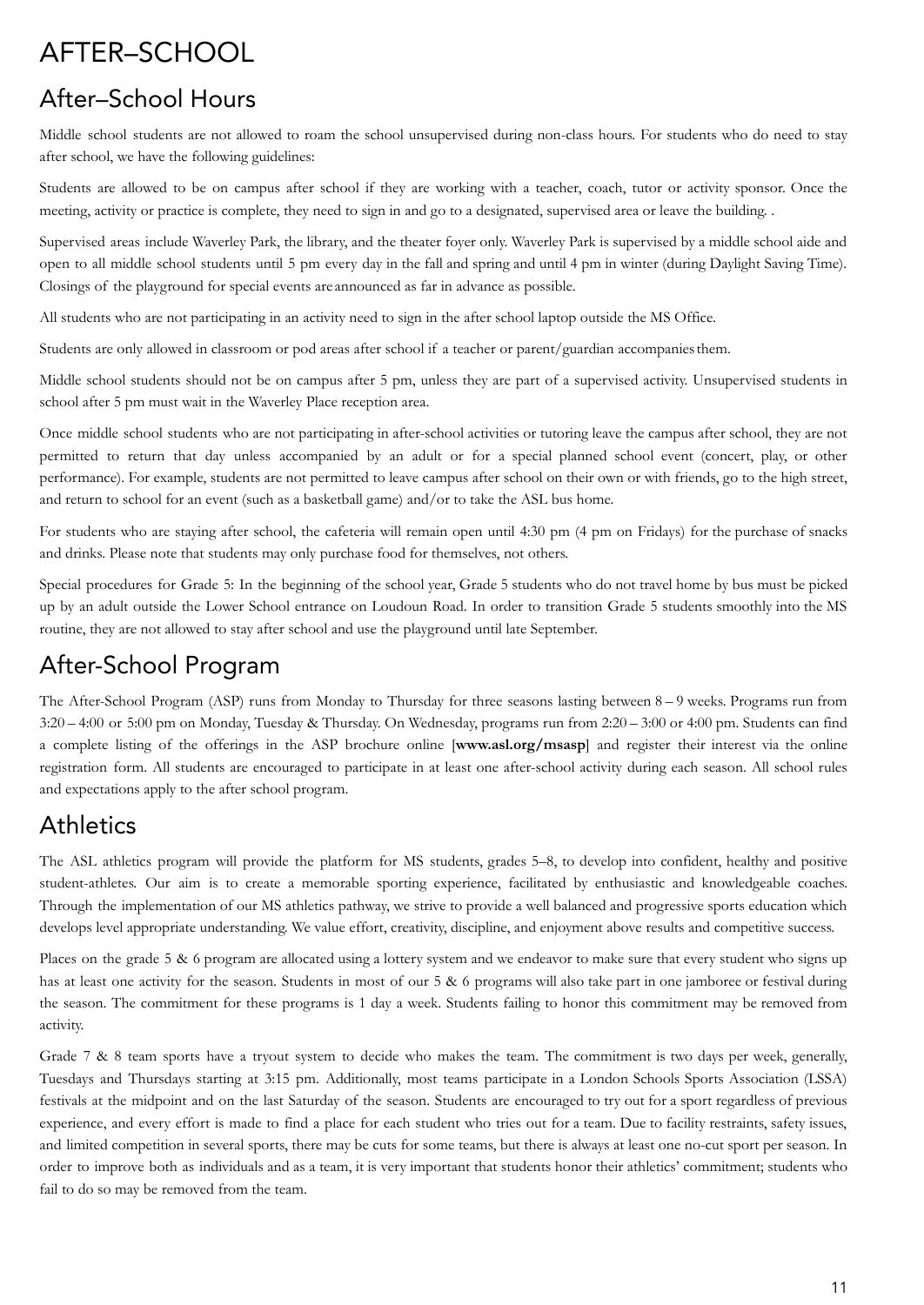# Socials

Socials for each grade may take place occasionally throughout the school year. Since the socials take place at school, school rules do apply (including the Attire Policy) and all students are expected to observe them while they are at a social. Students are encouraged to attend these gatherings as they represent a venue where they can meet their friends and have fun in a safe environment. Students may not bring guests to a social.

# Attire Policy

### Why does ASL have an attire policy?

The Middle School attire policy is intended to support a safe and positive learning environment. Adults and students at the Middle School are expected to choose clothing representative of an educational environment and our core values. We value awareness of ourselves, diversity of expression, and the varietyof cultures within our community.

### Attire at the Middle School

As we prepare ourselves to enter the Middle School community each day, we strive to be fair in our expectations and trust everyone to express their best self.

Use the following questions to make thoughtful choices about attire:

- Am I dressed for the weather?
- Am I dressed for the educational environment of school?
- Am I dressed for the occasion, activity or special events in which I will be participating (i.e. school concert, sporting event, field trip, etc.)?
- Do I feel safe and comfortable?
- Am I wearing something that might be offensive in any way?
- Is my attire helpful for clear communication (i.e. can people see my eyes, can I hear what is going on around me, etc.)?
- Based on what I am wearing, how am I representing the school and our core values?

All members of our community are expected to adhere to following:

- Flip flop shoes or bare feet are not permitted.
- Clothing with obscene or inappropriate sayings, pictures, or double entendres (via graphics, words, through the lens of multiple cultures, backgrounds, religions, generations, etc.) is disrespectful and may not be worn.
- Except for medical reasons, sunglasses may only be worn outside.
- Underwear should not be visible.
- Pajama tops or bottoms are not permitted.

If you are unsure about something you are putting on, discuss the attire questions with your parents/guardians. You may also find that your advisor, a teacher or other people in the school may ask you these questions if they are wondering about what you have chosen to wear. If there are repeated conversations or questions about your attire, the principal or assistant principal will speak with you directly, which may result in disciplinary consequences.

All middle school students are expected to wear an ASL PE branded top and bottom to every PE lesson, available through our supplier. Students are also expected to wear appropriate athletic indoor and outdoor footwear depending on the PE unit. For swimming units, students are expected to wear a choice of clothing that they feel comfortable in. Swimwearchosen should not obstruct movement in any way.

### ID Cards and Lunch

Students need to bring their ID card to school every day for security reasons and to buy lunch and to use school printers. If a student repeatedly forgets their ID card, parents/guardians may be notified and asked to work with their child to ensure the ID card is brought in daily.

Students may either bring their lunches from home or purchase a variety of food from the cafeteria. All teachers, administrators and staff who monitor the lunchroom try to ensure thateach student is eating a healthy, well-balanced lunch.

Students in Grades 5 and 6 who wish to purchase lunch from the cafeteria do so through prepaid "meal deals," which offer set lunch menus. Students in Grades 7 and 8 may purchase set menus as well as individual food items, with the cost deducted from their ID card. Grade 5 students who have signed up for a meal-deal do not need to show an ID card to get their lunch. Students in Grades 6-8 will need their ID card to purchase lunch.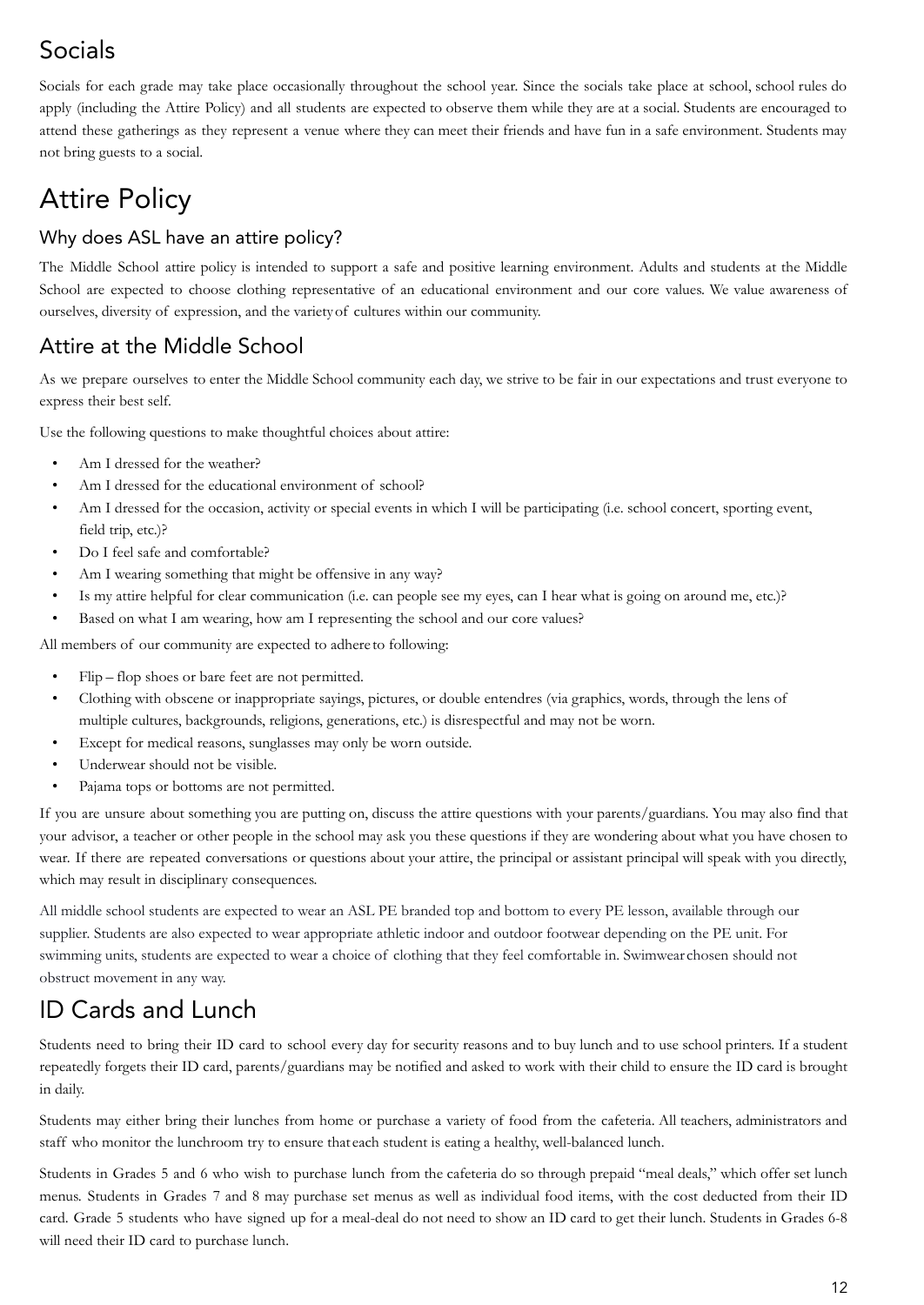Grade 6-8 students who forget their lunch or lose their card will have their account charged for the cost of a meal deal. Students (or a parent or guardian) are expected to top up their account the following school day.

Students are not allowed to use their Meal Deal or money on their ID cards to purchase food for other students. This applies at lunch and for snacks from the cafeteria after school.

### Library

Named for former U.S. Ambassador Andrew W. Mellon, the Mellon Library is the main academic resource for students in Grades 5–12, faculty, staff, parents/guardians and the broader ASL community.

The library collection includes fiction and non-fiction books, reference volumes, magazines and daily newspapers, as well as a variety of non-print media such as DVDs. The library's website gives you 24-hour access to our web-based online catalog, Destiny, and to our Digital Library of audiobooks, ebooks and videos through Sora. Our 24/7 resources also include online subscription databases, which house valuable, reliable sources of information, andNoodleTools, a note taking and citation-generating service.

The Mellon Library is open from 7:45 am to 5 pm. Monday through Friday. Middle School students are normally restricted to borrowing five items at a time, but exceptions are made as needed. Facilities for both black and white, and color photocopying are available as well as scanning of documents to email. The library staff is pleased to answer any questions about specific library resources, services, rules, or regulations - or merely to suggest a good book to read!

### Nurse's Office

If a student becomes ill or injured during the day, he or she may be excused from class to go to the nurse's office. Students must get permission from the Middle School office, their teacher or a grade aide before going to the nurse. Please note that parents/guardians, the nurses, and the MS Office must give permission for a student to be sent home for medical reasons. Students should not call their parents/guardians to be picked up from school before consultation with a nurse.

Parents/guardians will be notified immediately in the event of any illness or injury requiring the student to be sent home or to the hospital. If a hospital visit is considered necessary, a member of the nurse's office and/or an adult from the middle school will stay with the student until a parent arrives at the hospital.

### Other Rules and Reminders

Students are reminded that all behavioral expectations apply in every class and after school program/activity, even if there is a substitute teacher.

Students are not permitted to buy or sell items at school. There should be no exchange of materials or goods for cash etc. between students on the ASL campus. The only selling or buying allowed are those part of student council, or otherteacher approved events.

Students may only use the lifts with prior permission from the Nurse's Office or from a teacher or staff member.

### Playground Rules

Ball games, apart from those which use a hard ball (American football, baseball, cricket, and lacrosse) are permitted. American football, rugby or any games which involve overly physical contact (i.e. tackling) are not allowed. Students are expected not to climb on the fences, walls or trees. Skateboarding is not allowed on campus at any time.

### School Buses

The same principles of behavior that prevail at school extend to all school buses, whether they are part of the regular bus service or special buses for athletic events or school trips. While on the busses, students are expected to remain seated with seatbelts fastened and may not consume any food or drink besides water. Students may not distract the drivers, and at all times should treat the drivers with respect and dignity.

Students who are regular bus riders may use the late buses if they stay after school to take part in the After-School Program, to have music lessons or tutoring, or to use the library. Students who are not regular bus riders are also allowed to use the late bus but will be charged a  $\ell$ 12 fee per ride. If a student is not signed up for a regular late bus, the Transport Office must receive a request from the student or a parent/guardian no later than 11 am on the day the student wishes to use the late bus. Students who are signed up for a late bus and decide to take their regular bus home after school should also notify the Transport Office by 11 am.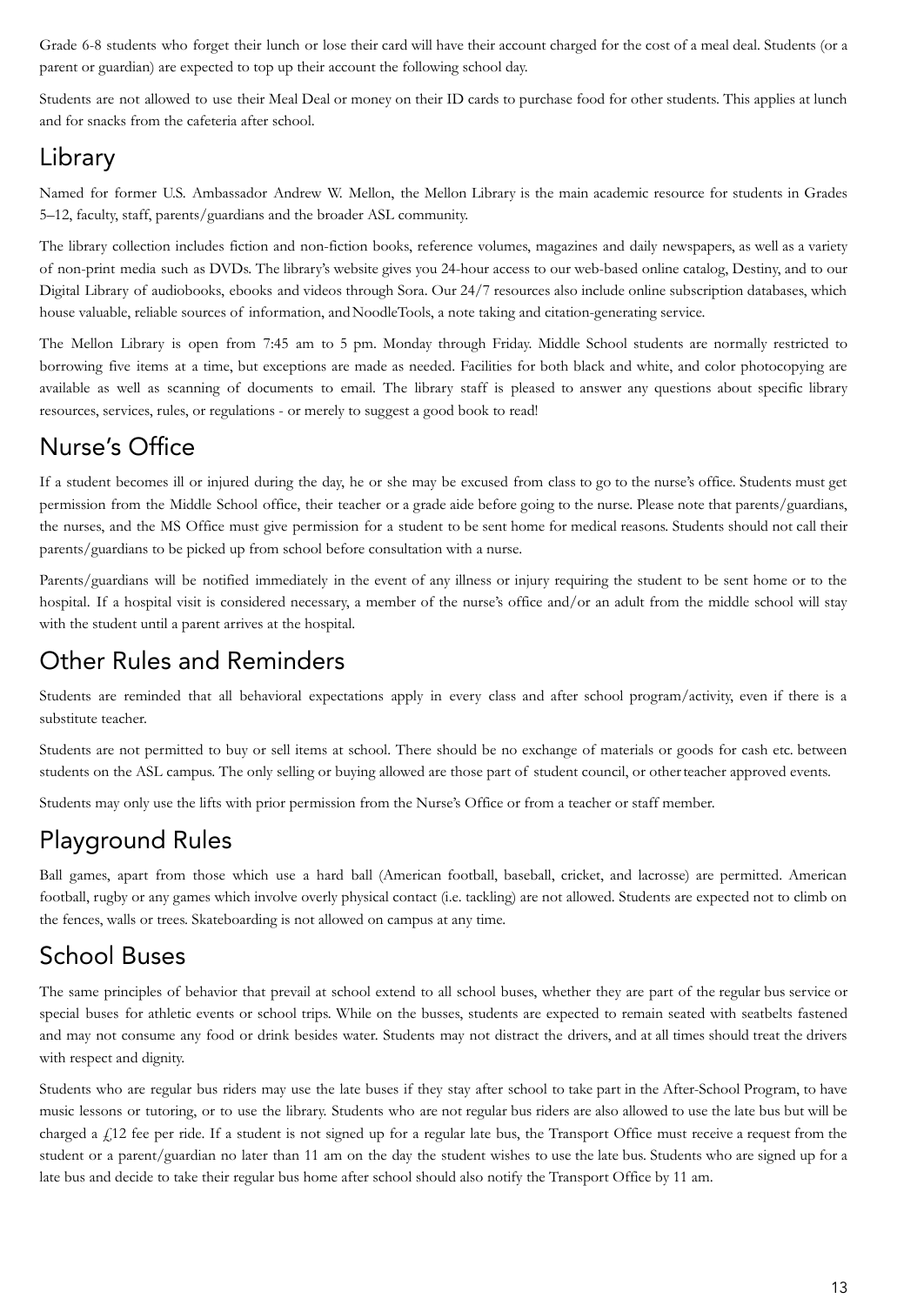A student who wishes to travel home from school with a friend who is normally on a different bus must make this request of the Transport Office one day in advance. The Transport Office must have an email to transport@asl.org from the parent/guardian of the child who is transferring to another bus.

When a non bus rider rides with a bus rider, a charge of  $f<sub>12</sub>$  is sent to the family of the non bus rider unless they take the place of a sibling. It is not always possible in the mornings to accommodate extra riders as most buses are full, but the afternoon is not usually a problem.

### Technology and Mobile Phones

During school hours and after school program activities, school and personal technology (laptops, phones, tablets, watches, headphones, and digital music players) should only be used for educational purposes **and** with teacher permission. If a student is observed using technology without permission or in a manner that is considered off-task or does not follow the Responsible Use Agreement, that student will receive a technology strike, which will serve as a reminder that a change in behavior needs to occur. Should a student receive three strikes in one school year, he or she will need to have a conversation with the technology coordinator, director of student life, or assistant principal,and parents/guardians will be informed.

Students are not permitted to make phone calls or send messages from digital devices during the school day. During school hours, phones and headphones must remain in a student's locker unless a teacher gives specific permission to use them for educational purposes only. In addition to a technology strike, if a student uses personal technology without permission or for a non-educational purpose, the device will be given to the MS Office. The student will need to pick up that device at the end of the day. If a student uses personal technology without permission a third time, their parents / guardians will be asked to come to school to pick up the device.

### Visitors

Parents/guardians must request permission for a student visitor by completing an online form [www.asl.org/MSvisitors] at least one week in advance of any proposed visit. Visitors are not allowed in the weeks before the winter and spring breaks and no Middle School visitors are allowed in June. Guests may not visit for more than one day, and in certain circumstances a partial day may be more appropriate. Host students should collect a teacher approval sheet from the Middle School Office the school day after this electronic form is completed and bring it to the teachers they will have on the day of the visit. Final approval will be made by the assistant principal and confirmation will be communicated directly to the host's parents/guardians.

On the day of the visit, the guest must register in the Middle School Office and follow their host's schedule. In some cases, a particular class may not be open to visitors, and the guest will be asked to wait in the library or MS Reception area. Middle School guests should bring a packed lunch or purchase lunch on the host's ID card. All visitors are expected to abide by the School's expectations of student behavior and attire policy.

# ASL MIDDLE SCHOOL RESPONSIBLE USE AGREEMENT

#### The purpose of providing access to technology

ASL provides access to technology for educational purposes that support the school's mission, curriculum, and instructional goals. Personal technology devices are bound by these rules whenever they are used on campus. Students are expected to use good judgement when working in areas not covered explicitly by the rules.

### Equipment

- Do not eat or drink near computer equipment.
- Do not damage, disable, or otherwise harm the operation of school computers or the network. This includes attempting to gain administrative access to computers.
- Do not waste resources, particularly printer toner and paper.
- Do not upgrade system software or install applications on school computers without permission.
- Playing games, messaging, accessing social networking sites, and watching entertainment videos are not allowed during the school day unless associated with a class and permission is given by a teacher.
- Do not use school or personal technology in any way that annoys, harms, offends, or insults others.
- All electronic communications in the building, including email and internet access, can be monitored when necessary.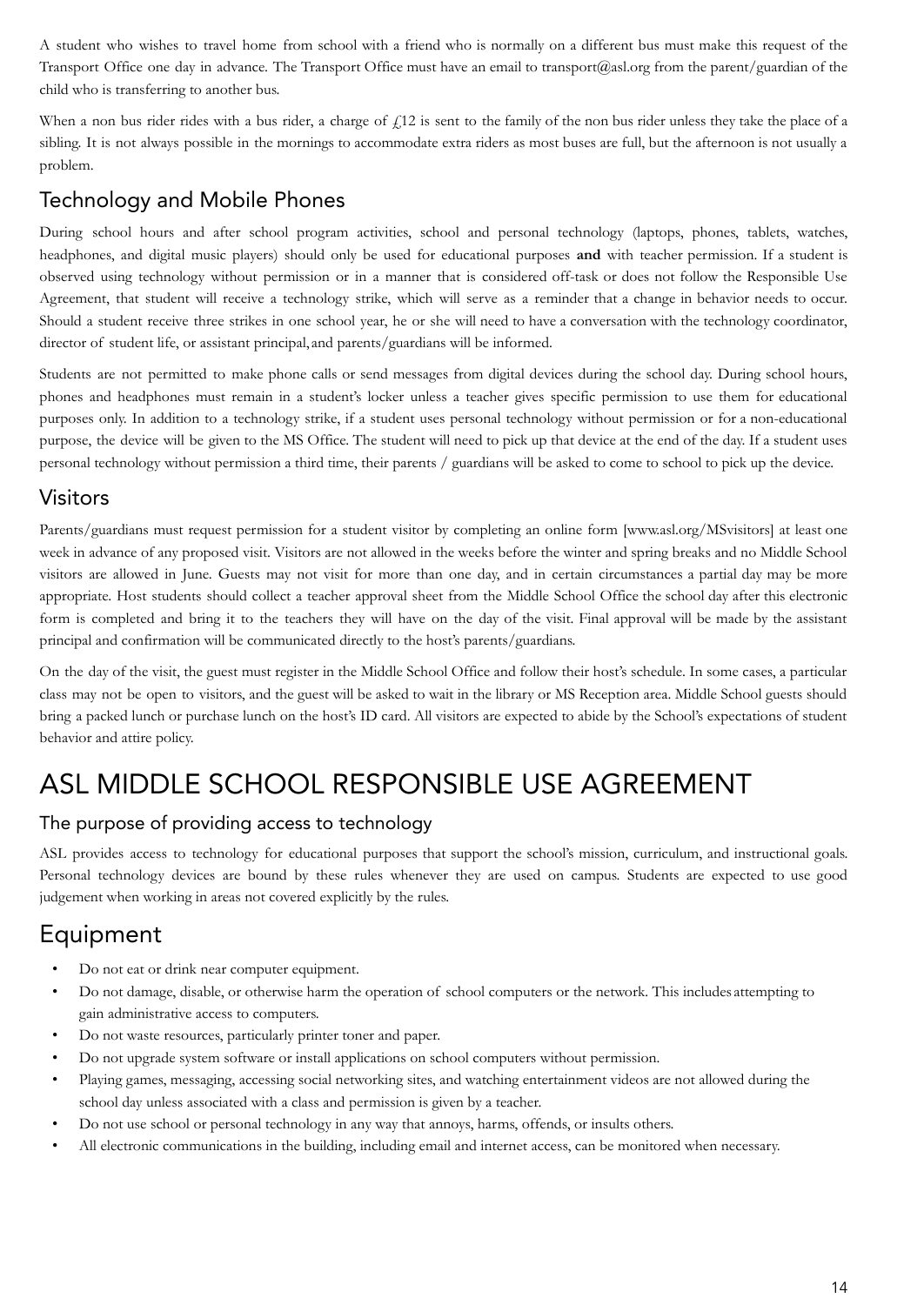### Mobile Phones and Personal Technology

- Only make calls and send messages on mobile phones/devices outside of school hours.
- During school hours, use technology (phones, computers, cameras, tablets, watches, headphones, etc.) for educational purposes only and only with teacher permission.
- During school hours, phones and headphones must remain in lockers unless a teacher gives specific permission to use them for educational purposes.
- To support the use of technology in school for educationalpurposes only, parents/guardians should not text a student's personal phone or device during the school day. Families should contact the MS office or grade-level aide if they would like to get a message to or speak to their child during school hours; similarly, students should contact the MS office or grade-level aide if they need to contact a parent or guardianduring school hours.

# Safety and Privacy

- Technology is not to be used for bullying, labeling, harassment or hurtful behavior.
- Do not share passwords with anyone other than your parents/guardians.
- Do not access password-protected accounts of otherpeople, even if they have inadvertently left theiraccounts open.
- Report technology problems or concerns to a teacher or school administrator.
- Ask permission before recording someone (audio or video).
- Before posting photos or videos online that include other people, students must ask permission from those people.

### Internet

- Do not use the internet to view, download, send, or print materials that are unlawful, obscene, or abusive.
- Respect the work and ownership rights of people insideand outside of the School. This includes abidingby copyright laws on music, videos, software, and intellectual materials.

### Email

- Proper etiquette should always be followed: include a subject, use a salutation, write in complete sentences, and check spelling before sending.
- Junk mail or chain letters should not be forwarded.

Non–compliance with this Responsible Use Agreement is a serious breach of trust within the ASL community and will be treated as a disciplinary matter.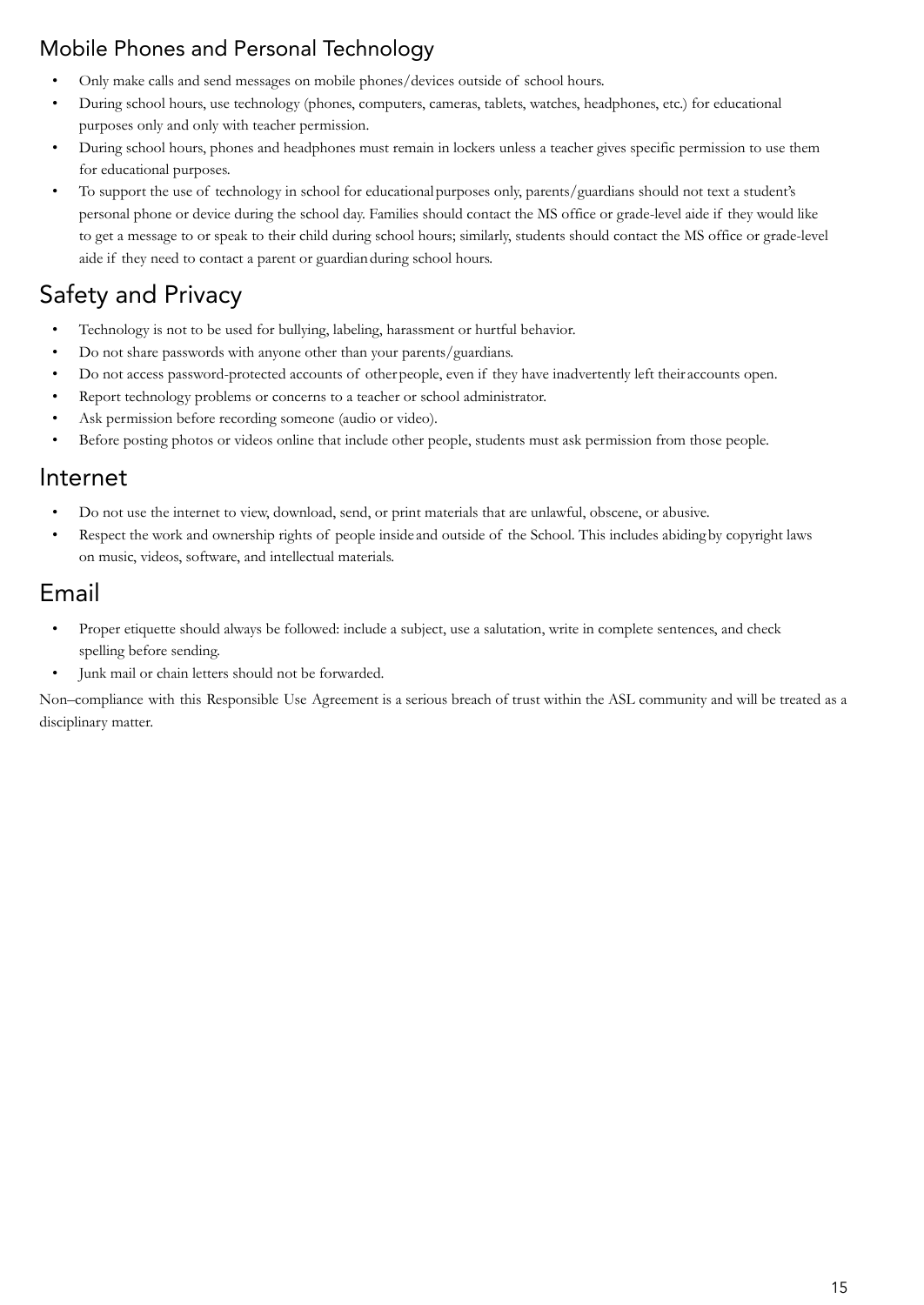# Handbook Review Checklist

This page must be completed prior to signing the following page with a parent/guardian.

| Section                                                                      | Page<br>Number | Class where this<br>was reviewed | My Initials indicating<br>my understandingof<br>this section |
|------------------------------------------------------------------------------|----------------|----------------------------------|--------------------------------------------------------------|
| Mission and Portrait of a Learner                                            | 1              |                                  |                                                              |
| Code of Conduct                                                              | $2 - 5$        |                                  |                                                              |
| Attendance: Absences<br>Arrival and Departure<br><b>Prearranged Absences</b> | $6 - 7$        |                                  |                                                              |
| Attendance: Medical<br>Appointments<br>Tardiness and Class Attendance        | 8              |                                  |                                                              |
| Materials (all)                                                              | 8              |                                  |                                                              |
| Academics: Approaches to<br>Learning                                         | 9              |                                  |                                                              |
| Academics: Reporting Standards                                               | 10             |                                  |                                                              |
| Academics: Academic Concerns                                                 | 10             |                                  |                                                              |
| Academics: Plagiarism and<br>Cheating                                        | 10             |                                  |                                                              |
| After-School: After-School Hours                                             | 11             |                                  |                                                              |
| After - School: After School<br>Program                                      | 11             |                                  |                                                              |
| After - School: Athletics                                                    | 11             |                                  |                                                              |
| After - School: Socials                                                      | 12             |                                  |                                                              |
| <b>Attire Policy</b>                                                         | 12             |                                  |                                                              |
| ID Cards and Lunch                                                           | $12 - 13$      |                                  |                                                              |
| Library                                                                      | 13             |                                  |                                                              |
| Nurse's Office, Other Rules and<br>Reminders, and Playground Rules           | 13             |                                  |                                                              |
| <b>School Buses</b>                                                          | 13             |                                  |                                                              |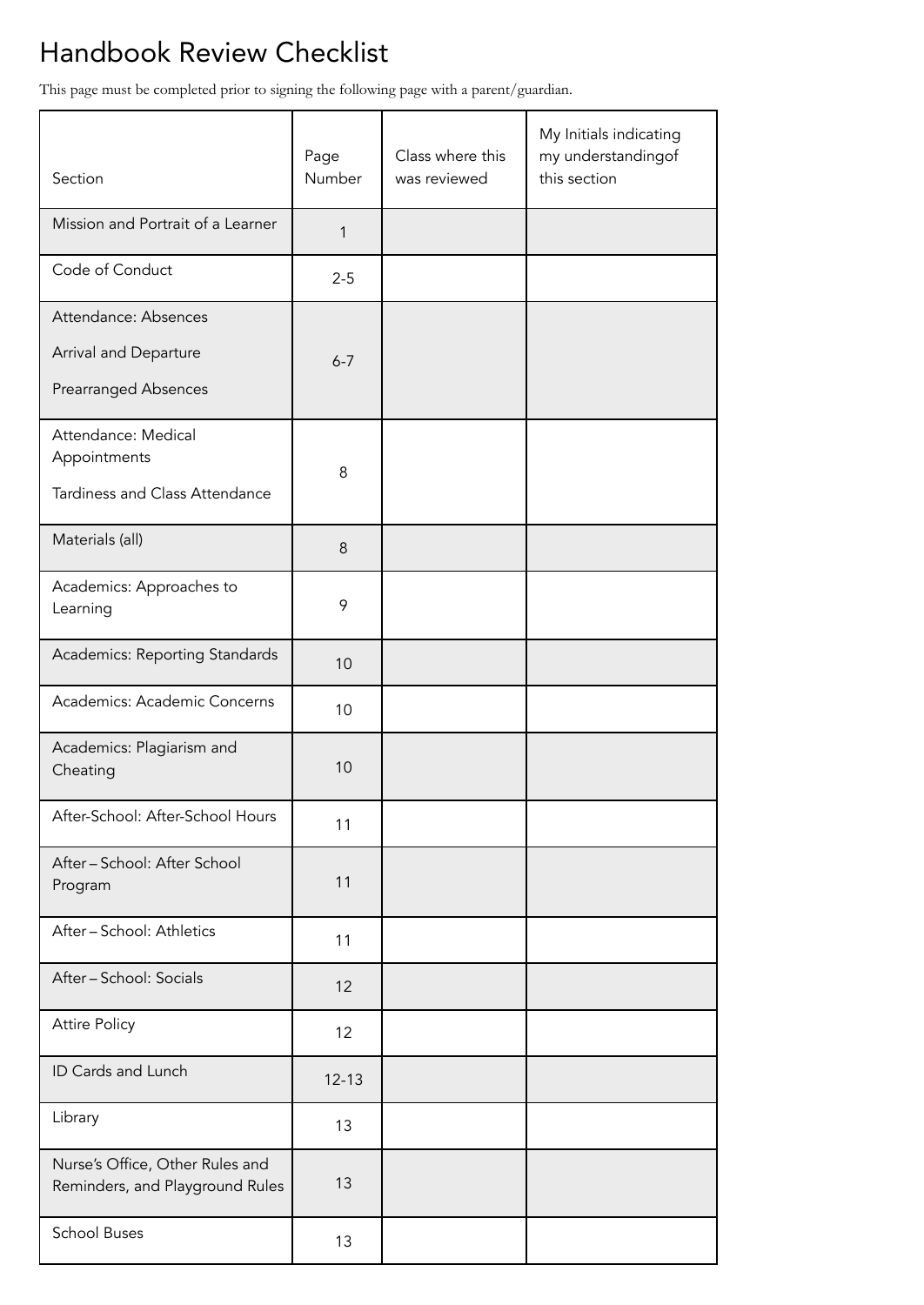| Technology and Mobile Phones               | 14    |  |
|--------------------------------------------|-------|--|
| <b>Visitors</b>                            | 14    |  |
| Middle School Responsible Use<br>Agreement | 14-15 |  |